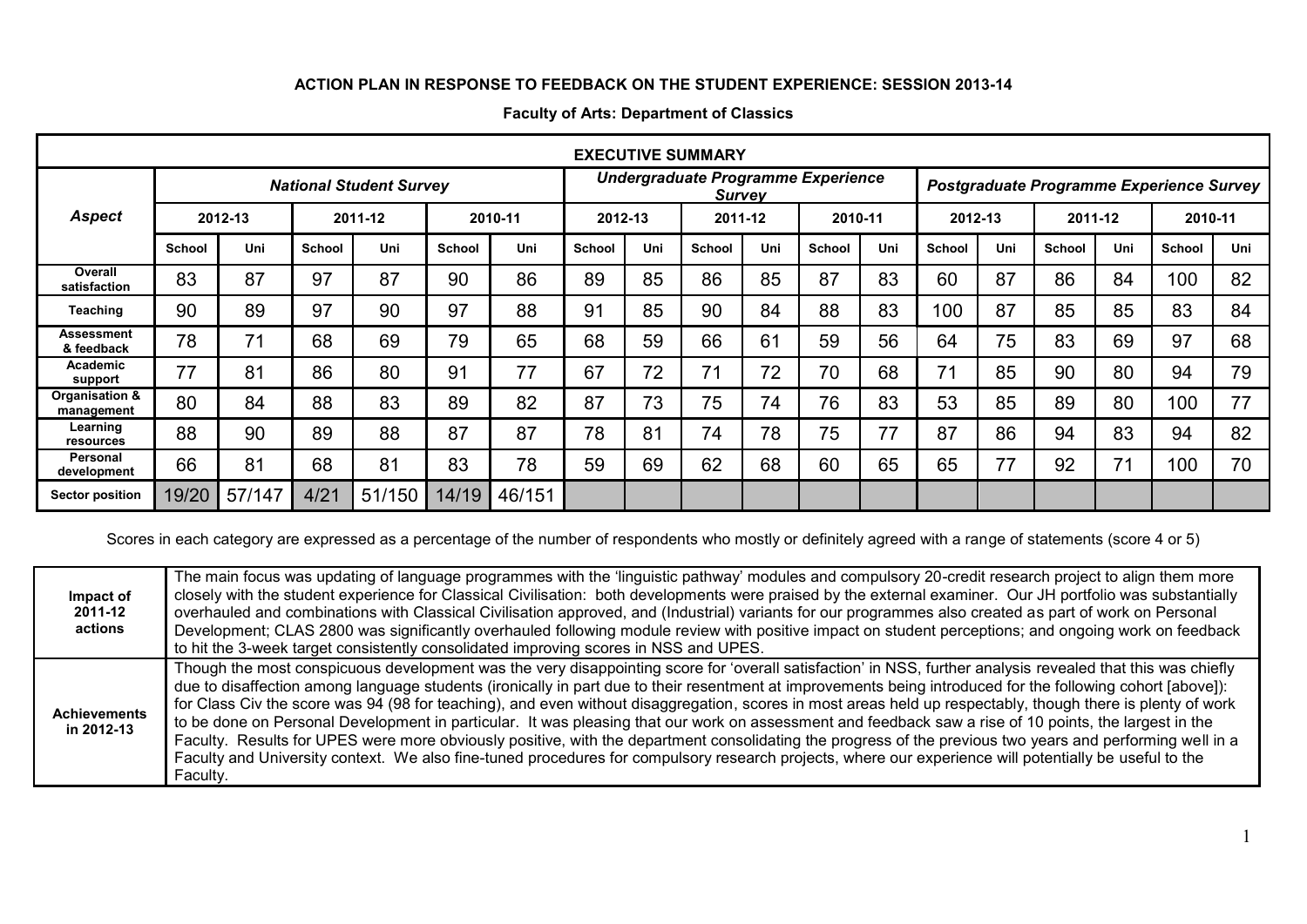| <b>Main actions</b><br>for 2013-14                                               | The principal focuses for 2013-14 will be academic support (especially for JH students) and personal development: in both cases we shall be working in<br>tandem with Faculty initiatives. In teaching we shall finalise the overhaul of JH provision, including a new JH Ancient History offering, and fine-tune the new<br>language programmes to improve student satisfaction there; we will also further develop CLAS 2800 to improve its relevance to an increasingly large JH<br>cohort, and look to increase seminar provision. Taught postgraduate provision is also being overhauled to restore its operational efficiency (teaching<br>remains well- received) and hence student satisfaction). Mechanisms for submission and handling of coursework are being upgraded (inc. use of Turnitin<br>and more staggered deadlines) and a 4-week timeframe for return inclusive of check-marking will help to clarify student expectations. More strategically, we<br>shall be looking to further implementation of the Curriculum Enhancement Project (notably the detail of CPT and Discovery Themes) and to the outcomes of<br>Deputy Director of Student Education's review of assessment at programme level, both of which have the potential for substantial positive impact on student<br>personal development and employability. |
|----------------------------------------------------------------------------------|-----------------------------------------------------------------------------------------------------------------------------------------------------------------------------------------------------------------------------------------------------------------------------------------------------------------------------------------------------------------------------------------------------------------------------------------------------------------------------------------------------------------------------------------------------------------------------------------------------------------------------------------------------------------------------------------------------------------------------------------------------------------------------------------------------------------------------------------------------------------------------------------------------------------------------------------------------------------------------------------------------------------------------------------------------------------------------------------------------------------------------------------------------------------------------------------------------------------------------------------------------------------------------------------------------------------------------------------------|
| Summary of<br>student<br>involvement in<br>the production of<br>this Action Plan | The outcomes of the three student experience surveys and our initial thoughts on the department's response were discussed at the next Staff-Student<br>Forum (now student-chaired as recommended in the 2013 Health Check). The substance of those discussions has been fed into the draft of this document<br>which was discussed at STSEC: the Classics student rep is a member and participated fully in these discussions, and further student feedback was solicited<br>through her. We will continue to liaise with our student representatives through the implementation of this plan.                                                                                                                                                                                                                                                                                                                                                                                                                                                                                                                                                                                                                                                                                                                                                |

## **ACTION PLAN IN RESPONSE TO FEEDBACK ON THE STUDENT EXPERIENCE: SESSION 2013-14**

| <b>Department of Classics</b><br>School:<br><b>Faculty: Arts</b> |                                                                                                                                                                                                                                                                                                                                                                                                                                                                                                                     |                                                                                                                                                                                                                                                                                                                                                                                                                                                                                                                                                                           |                                                                                                                                                                                                                                                                                                                                                                                                                                                                                                                                                                |  |  |  |  |  |
|------------------------------------------------------------------|---------------------------------------------------------------------------------------------------------------------------------------------------------------------------------------------------------------------------------------------------------------------------------------------------------------------------------------------------------------------------------------------------------------------------------------------------------------------------------------------------------------------|---------------------------------------------------------------------------------------------------------------------------------------------------------------------------------------------------------------------------------------------------------------------------------------------------------------------------------------------------------------------------------------------------------------------------------------------------------------------------------------------------------------------------------------------------------------------------|----------------------------------------------------------------------------------------------------------------------------------------------------------------------------------------------------------------------------------------------------------------------------------------------------------------------------------------------------------------------------------------------------------------------------------------------------------------------------------------------------------------------------------------------------------------|--|--|--|--|--|
| <b>Aspect</b>                                                    | Progress with actions in response to 2011-12<br>feedback and indication of impact                                                                                                                                                                                                                                                                                                                                                                                                                                   | Issues raised in 2012-13 feedback                                                                                                                                                                                                                                                                                                                                                                                                                                                                                                                                         | Planned response in 2013-14                                                                                                                                                                                                                                                                                                                                                                                                                                                                                                                                    |  |  |  |  |  |
| Overall<br>satisfaction                                          | Last year's planned initiatives were very largely<br>implemented as reported above: work on JH<br>programmes with History, including a new<br>proposed JH in Ancient History, is ongoing,<br>though it is too early to see any impact in terms of<br>recruitment. We maintained attention to feedback<br>on and return of assessed work, which led to<br>improved scores. Continuing work to raise<br>awareness of opportunities for personal<br>development has yet to show impact in improved<br>NSS/UPES scores. | NSS score for overall satisfaction is markedly<br>affected by very negative responses from language<br>students despite attempts to address their concerns<br>through SSF and TSEC; scores for Classical<br>Civilisation and for Classical Literature-English are<br>more positive, though Academic Support (especially<br>for JH) and Personal Development are key areas<br>for improvement, and we need to maintain our<br>progress on Assessment and Feedback, and these<br>are likewise the key areas highlighted by UPES<br>(Assessment & Feedback more at level 2). | As indicated above under 'Main actions for 2013-<br>14', we shall focus particularly on Academic<br>Support and Personal Development (see below<br>for details), while continuing incremental change<br>in other areas (mainly teaching and assessment<br>and feedback): scores in these areas remain<br>good for Classical Civilisation (and so for KIS) and<br>may be expected to improve for linguists with the<br>bedding in of the new programme, while JH will<br>benefit from both local improvements and a more<br>holisitic Faculty-centred approach. |  |  |  |  |  |
| <b>Teaching</b>                                                  | New modules were brought in to align the<br>experience of language students more closely<br>with the rest of the department, including an<br>independent research project. Two modules in                                                                                                                                                                                                                                                                                                                           | Despite some decline from last year's very high<br>scores, teaching remains a strength overall. There<br>were minor teething troubles in introducing the new<br>linguistic pathway modules, mainly around details of                                                                                                                                                                                                                                                                                                                                                      | All external's recommendations will be followed to<br>improve preparation of students to meet the<br>distinctive demands of assessment in new<br>language modules; full implementation of the new-                                                                                                                                                                                                                                                                                                                                                             |  |  |  |  |  |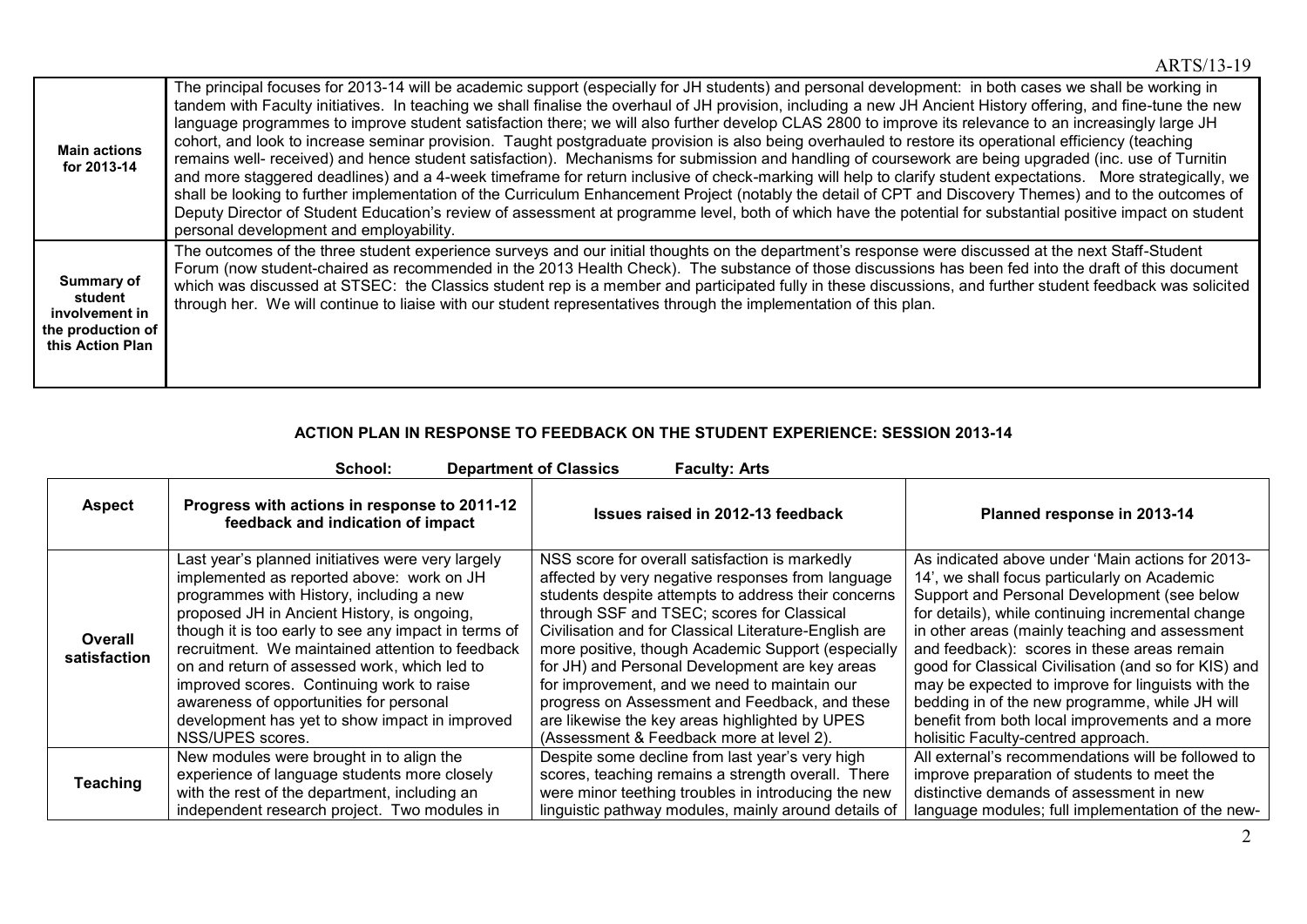|                                   |                                                                                                                                                                                                                                                                                                                                                                                                                                                                                                                    |                                                                                                                                                                                                                                                                                                                                                                                                                                                                                                                                 | ARTS/13-19                                                                                                                                                                                                                                                                                                                                                                                                                                                                                                                                                           |
|-----------------------------------|--------------------------------------------------------------------------------------------------------------------------------------------------------------------------------------------------------------------------------------------------------------------------------------------------------------------------------------------------------------------------------------------------------------------------------------------------------------------------------------------------------------------|---------------------------------------------------------------------------------------------------------------------------------------------------------------------------------------------------------------------------------------------------------------------------------------------------------------------------------------------------------------------------------------------------------------------------------------------------------------------------------------------------------------------------------|----------------------------------------------------------------------------------------------------------------------------------------------------------------------------------------------------------------------------------------------------------------------------------------------------------------------------------------------------------------------------------------------------------------------------------------------------------------------------------------------------------------------------------------------------------------------|
|                                   | the core research strand for Classical Civilisation<br>(CLAS 2800 & 3200) were modified and<br>enhanced following module reviews and appear to<br>have increased student satisfaction (the third<br>module reviewed, CLAS3510, will next run in<br>2013-14 and impact monitored then).                                                                                                                                                                                                                             | assessment, and the external's report has<br>recommended some adjustments here, as well as<br>improvements to preparing students for the<br>particular skills and approaches required by these<br>modules. Support issues for the linguists' research<br>project are likely to be one source of the grievances<br>of level 3 students.                                                                                                                                                                                          | style language programme is expected to improve<br>student satisfaction (though we are now teaching<br>this out after a strategic decision to cease<br>recruitment). Freeform comments in NSS and<br>UPES, underlined by discussion in SSF, point to<br>increased contact hours, particularly seminars, as<br>a top priority for students, and we shall be<br>focusing on ways of meeting this demand;<br>including presentations in these will also<br>contribute to personal development.                                                                          |
| <b>Assessment</b><br>and feedback | We continued our efforts to hit the 3-week targets<br>for return, with a higher rate of success. Revised<br>grade descriptors clarified discriminating factors<br>for the first-class work, especially in dissertations.<br>The well-received examination feedback forms<br>were moved to an electronic format to improve<br>legibility and enable return via VLE. Appreciation<br>of these efforts was reflected in significantly<br>improved scores in NSS and continued progress<br>in UPES under this heading. | Some delay in finalising details of assessment for<br>new language modules (above) likely to have led to<br>perception of lack of clarity over assessment criteria<br>and arrangements (UPES Q.5). Some confusion<br>was flagged up in the AHC over moderation [=<br>'check-marking'] of marking by PG TAs (esp. for the<br>very large cohort in CLAS2800) and prompted a<br>recommendation from Pro-Dean (SE) that we move<br>to a four-week target for return clearly inclusive of<br>all check-marking.                      | The 4-working-week return period (or date of<br>resumption of teaching if earlier) is being<br>implemented (with a few exceptions where a 3-<br>week return is needed for formative feedback) and<br>further work done on spreading deadlines, while<br>hand-in arrangements have been modified in line<br>with university guidelines and parallel electronic<br>submission via Turnitin introduced. As previously,<br>staff will be reminded of adherence to the<br>advertised schedule for returning work.                                                         |
| Academic<br>support               | Measures to improve the student experience in<br>this area focused on improved communication,<br>particularly through FAQ sections on the VLE, to<br>provide better support to student module choices,<br>and on steps to include JH students in initial<br>induction into the department through CLAS1025.<br>the level 1 skills module, to develop them as<br>students of Classics and to enhance their sense<br>of belonging to the department.                                                                 | Despite our efforts, both NSS and UPES scores<br>show some decline, chiefly for JH students (also<br>level 3 Classics [language students]), and a<br>relatively high rate of student engagement with LfL<br>does not translate into a sense of academic support<br>(nor for personal development). Some free-form<br>comments indicate that speed of response to<br>enquiries is a particular issue.                                                                                                                            | This is one of our two highest priorities for this<br>year. We strongly endorse the Faculty's<br>prioritisation of reform to support for JH students<br>and will contribute to the best of our ability. We<br>will encourage students to make full use of<br>personal tutor support, particularly dedicated level<br>1 & 2 module choice meetings ahead of module<br>enrolment, and impress on staff the importance of<br>prompt response to student queries. We will also<br>continue to review opportunities for more effective<br>use of VLE for student support. |
| Organisation<br>and<br>management | Increased SES staff, relocated in the department,<br>were supported by line management from History,<br>with direct control of administrative processes<br>returned to Classics. More extensive use was<br>made of communications via VLE both to notify<br>routine procedures (e.g. essay return) and to alert<br>students to changes. A marked improvement in<br>UPES scores here, and in NSS, Classical linguists<br>excepted, suggests that these initiatives have<br>been broadly successful.                 | NSS scores are distorted by the very negative<br>responses of language students to changes to that<br>programme (QQ14-15) and otherwise are slightly<br>up (91 for Class Civ. 93 for JH), and likewise show<br>a marked improvement in UPES (though less good<br>in Classical Literature-English, which mirrors the<br>general picture of a need for further work on JH<br>support). However, the score in the PG survey was<br>very sharply down and the area of lowest<br>satisfaction, suggesting that implementation of the | Work by the TPG Tutor to improve the delivery of<br>that programme is in hand, including a more<br>explicit work schedule and enhanced research<br>skills training. For UG students a change in SES<br>staff and the increased familiarity of their line<br>manager with distinctive aspects of the Classics<br>operation present the opportunity to introduce<br>further improvements in organisation and<br>communication. As already noted, effective<br>oversight of and support for JH programmes is the                                                        |